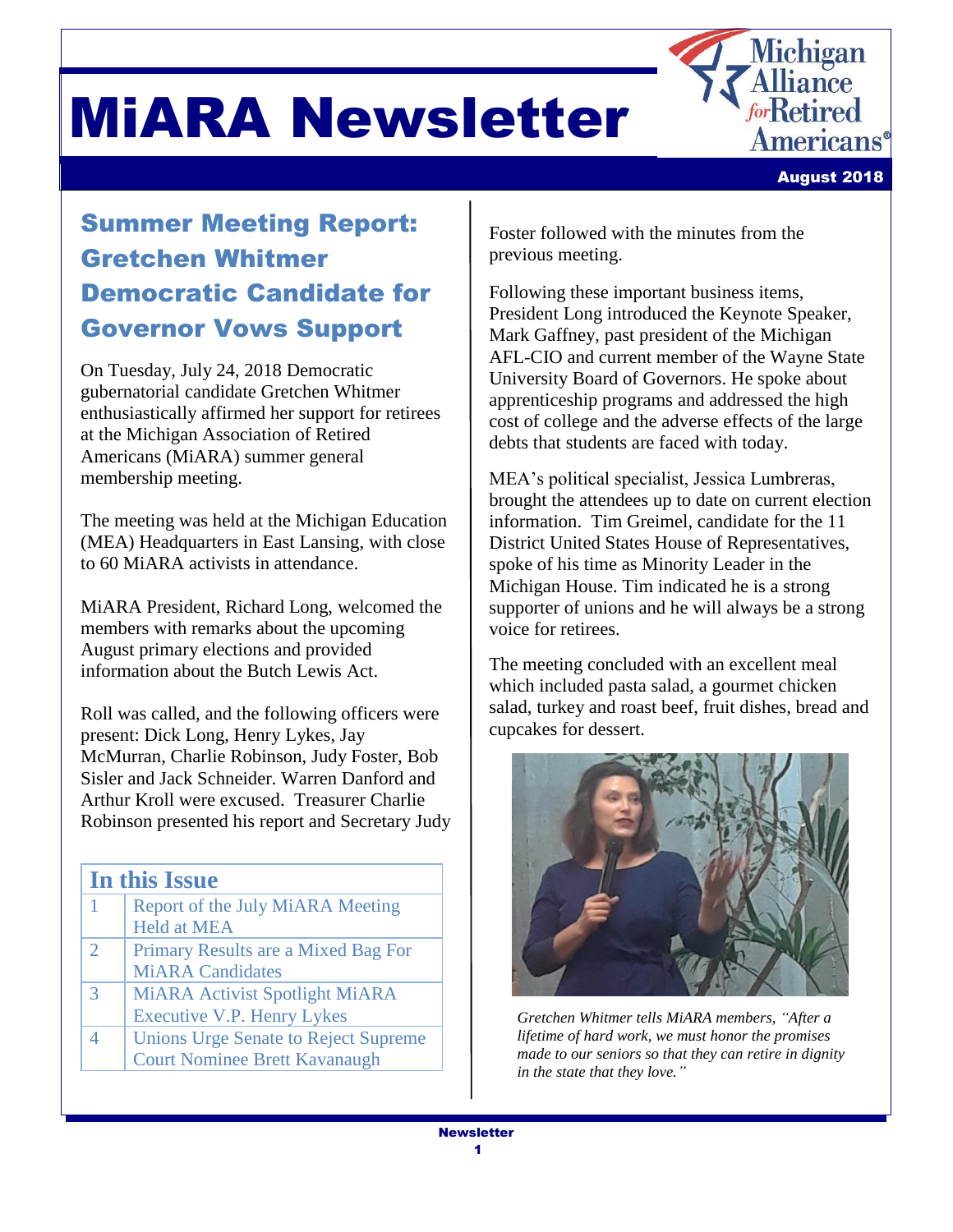### Primary Results are a Mixed Bag for MiARA **Candidates**

Six of the ten primary candidates endorsed by MiARA won their contests in the statewide primary election held on August 7, 2018. These candidates will move on to face their challengers in the November election.

Winning candidates endorsed by MiARA were:

- Gretchen Whitmer, Governor;
- Jocelyn Benson, Secretary of State;
- Samuel Bagenstos, Michigan Supreme Court;
- Megan Kathleen Kelly Cavanagh, Michigan Supreme Court;
- Gretchen Driskell,  $7<sup>th</sup>$  Congressional District;
- Andy Levin,  $9<sup>th</sup>$  Congressional District.

It was a disappointing night for other MiARA Endorsed Candidates, however. Tim Greimel lost to Haley Stevens, in the 35<sup>th</sup> Congressional District. MiARA Endorsed Candidate Vincent Gregory lost to Kyra Harris Bolden and MiARA Endorsed Candidate for Oakland County Commissioner, David Bowman lost to Angelia Powell. Ellen Lipton and Andy Levin had received a dual endorsement in the 9<sup>th</sup> Congressional race, which was won by Levin.

Watch for future newsletters to get more information about MiARA endorsements in the November 6, 2018 Midterm General Election.

# *Quote of the Month:*

*"There's a direct relationship between the bread box and the ballot box; what the union fights for and wins at the bargaining table can be taken away in the legislative halls."* **-***Walter Reuther*

### MiARA Activist Spotlight MiARA Executive V.P. Henry Lykes

Henry Lykes leads a more active life than the average retiree. In addition to serving on the MiARA executive board as the executive vice president, Henry also serves as president of the American Federation of State County and Municipal Employees (AFSCME) Wayne County Retirees Sub-chapter 38. Henry is a political activist, and deeply involved in the Democratic Party.

Henry was raised on a farm in Alabama. While in high school, he was named captain of his football team. After high school, he attended Tuskegee Institute on a football scholarship. A Vietnam War veteran, Henry spent two years as a sergeant in the United States Marine Corps before receiving an honorable discharge in 1974. Henry served ten additional years as an auxiliary before retiring from the Corps as a lieutenant in 1984.

Henry enjoys his family. He has a home in Inkster, Michigan where he and Barbara, his wife of 36 years, now reside. Henry has a daughter, Latease, two step-sons, William and Darnell, and two grandsons, Zayvier and Zander. He recently became a great-grandfather to their family's latest addition, Afier.

Henry has a long history working with labor. He has been active in his union throughout his entire career. He served as Chief Stewart, Trustee, Executive Board Member and Vice-President of AFSCME Local 25, and as President of AFSCME local 1659, representing 1,600 Wayne County employees.

In 2004, Henry helped organize the AFSCME Wayne County Michigan Sub-Chapter 38 with over 1400 dues paying members. His work has motivated a large percentage of these members to make substantial PAC contributions.

(*Continued on page 3*)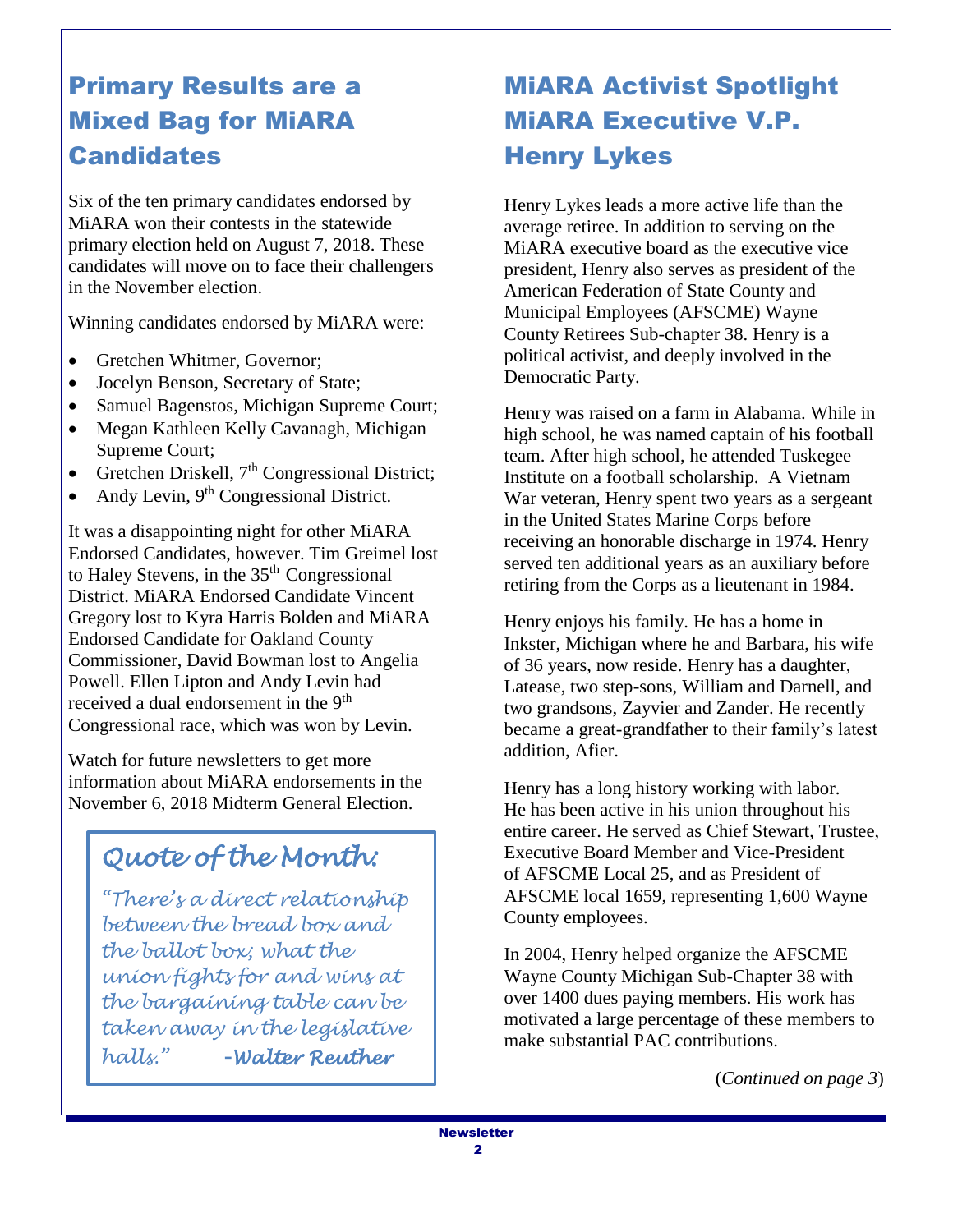### MiARA Activist Spotlight MiARA Executive V.P. Henry Lykes Continued

Henry has lobbied in Washington D.C. and Lansing on behalf of his union and also for the MiARA and other groups.

Henry is a founding member of the MiARA. He served on its original by-laws committee and now serves on the executive board as the executive vice president. He has attended every MiARA convention and has been present at almost every executive committee meeting.

Henry has always been community minded, and cites his participation in the Inkster Southwest Block Club as important to his growth as a leader. In addition, he has served as an Auxiliary Police Officer for the city of Inkster and is a member of the Inkster Democratic Club. He belongs to the Veterans of Foreign Wars, Post 9885. Henry has attended a Baptist Church since he was eight years old, and has taught Sunday school for many years.

With his long time involvement on behalf of civic and union causes and his leadership skills Henry has impacted the lives of countless people.



*Active in retirement, Henry Lykes continues to work hard to better the lives of his union brothers and sisters and fellow Michigan retirees.*

#### Important Information for The 2018 General Election

If the 2016 Presidential Election was the most important in our lifetime, then the 2018 Mid-term election has to be the second most important election in our lifetimes.

Future Supreme Court appointments are at stake. Pensions are at risk. LGBT gains are in danger. Human rights are threatened. And, the right to organize unions and collectively bargain is in jeopardy. The list goes on and on.

President Trump's extremist agenda can only be stopped if Democrats regain control of the U.S. House of Representatives. There is a real possibility of change, but this "blue wave" can only happen if Democrats and their allies show up and vote in the general election. It is imperative that all MiARA Members vote and get their friends and relatives out to vote too.

You must be registered to vote 30 days before the election.

You must be 18 years old on Election Day to be eligible to vote.

It is not necessary to bring photo I.D. with you to the precinct, but it will expedite the process to issue a ballot.

The election is to be held on **Tuesday, November 6, 2018**. *If you will be unable to vote on that day, now is the time to think absentee ballot.*